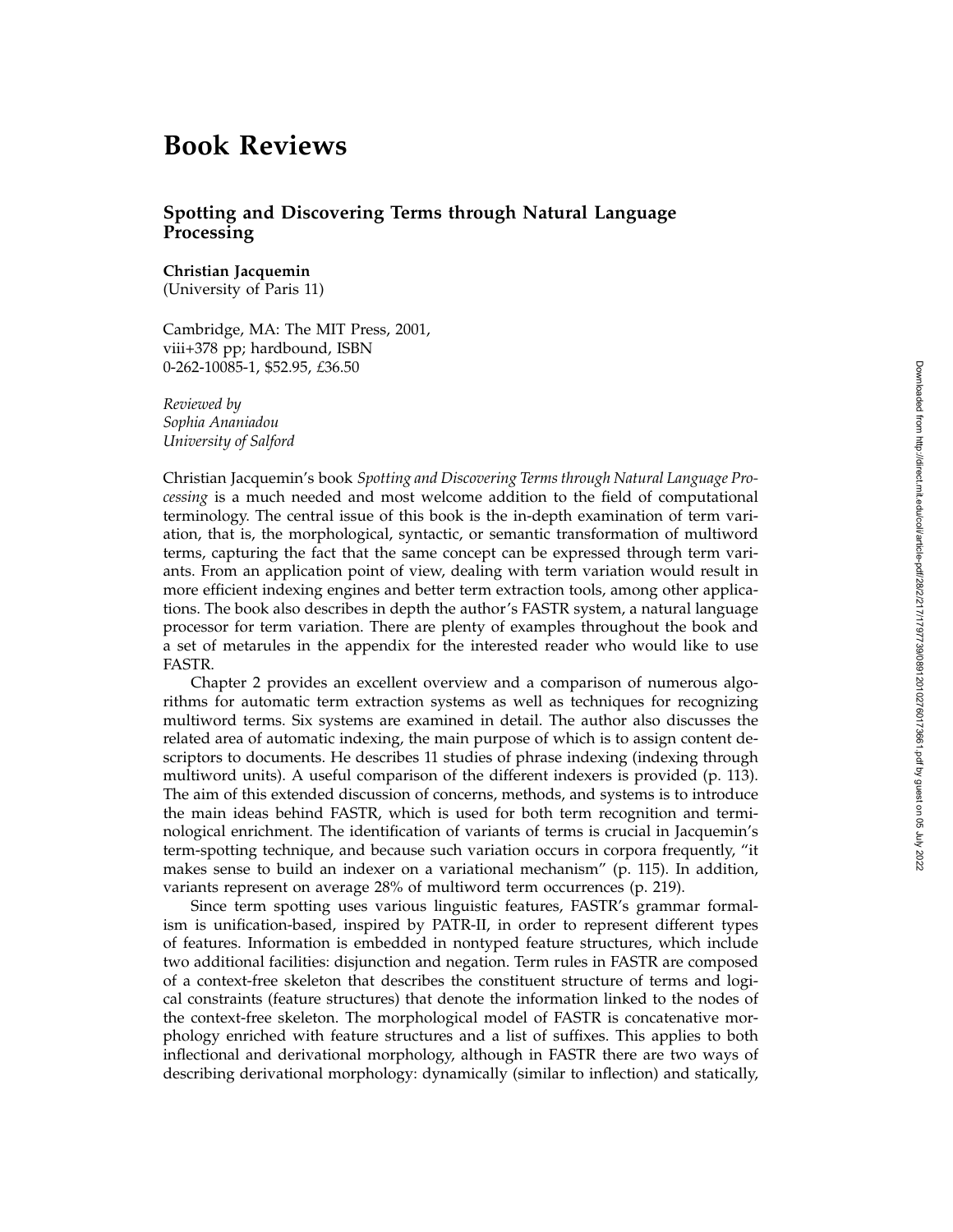where derivational links between words and their stems are explicitly stated in the single-word lexicon. To represent the syntax of multiword terms and to cope with term variability, FASTR's formalism uses the notions of *extended domain of locality* and *lexicalization* from lexicalized tree adjoining grammars (LTAGs) (Abeillé and Rambow 2000).

Jacquemin's approach relies on metarules that exploit syntagmatic and paradigmatic information. Syntagmatically, they describe structural mappings between, say, a multiword term and its syntactic or phrasal variants. Paradigmatically, they describe lexical relationships between the words of a term and the words of its variants that participate in the mappings. These lexical relationships may be morphological or semantic in nature or both. Morphological relationships cover words that belong to the same derivational family and express the fact that such words share a common root. Semantic relationships cover words that are linked (by synonymy or antonymy, for example); that is, they capture the fact that the words have something in common semantically. Taken together, the syntagmatic and paradigmatic elements of metarules provide complementary constraints that prevent the generation of undesirable mappings.

Chapter 4 is dedicated to the metagrammar of FASTR, which operates on top of the lexical and terminological data. Metarules dynamically transform rules written for controlled terms into new rules that, in turn, can be used to extract variants from texts. The concept of metarule is inspired by the work of Harris (Harris et al. 1989) and is further influenced by generalized phase structure grammars (Gazdar et al. 1985) and feature-based LTAGs (Srinivas et al. 1994) and by work on lexically based formalisms that seek to reduce the complexity and size of the grammar. The author contrasts his use of metarules with other formalisms (p. 157). The main features are that metarules in FASTR are more generic than those in other formalisms and, since they are dedicated to term and variant extraction, they are also much simpler. Of further interest in FASTR's metarule formalism is that it contains a compiler and an interpreter of regular expressions, and this allows the output of more complex structures (for example, coordinated structures).

Term variation is explicitly described for English through four types of elementary term variation: coordination, permutation, modification/substitution, and elision. Chapter 5 provides a practical description of how to build, tune, and evaluate metarules for syntactic term variants in English that can be produced from a controlled vocabulary (this vocabulary would typically be the result of the term extraction phase of FASTR). The chapter begins by describing variations of binary terms, for example, how to link a binary compound term such as *tooth root* with a noun phrase having the same meaning, *the root of a lower premolar tooth*, by means of permutation metarules. Section 5.2 describes how to extend variations from binary to *n*-ary terms, taking into account all structural ambiguities. A detailed description is given for an example of variation involving coordination, as this is one of the most difficult phenomena to tackle. Section 5.4 illustrates how the metagrammar can be further tuned experimentally, using occurrences extracted from the corpus through paradigmatic rules. These paradigmatic rules are refined and transformed into filtering metarules (i.e., metarules augmented with constraints), which are then used by FASTR for extracting term variants. Evaluation of the different variants extracted by FASTR shows high precision and recall. The author reports poor performance in the case of elliptic variants, however, which he notes is largely due to the noncontextuality of FASTR's parsing approach (p. 169).

The recognition of morphosyntactic variants (as opposed to the syntactic variants of Chapter 5) is dealt with in Chapter 7. FASTR's formalism is extended to include metarules for morphosyntactic variations; for example, *development of mouse embryos* is considered a morphosyntactic rather than a syntactic variant of *embryonic development* ,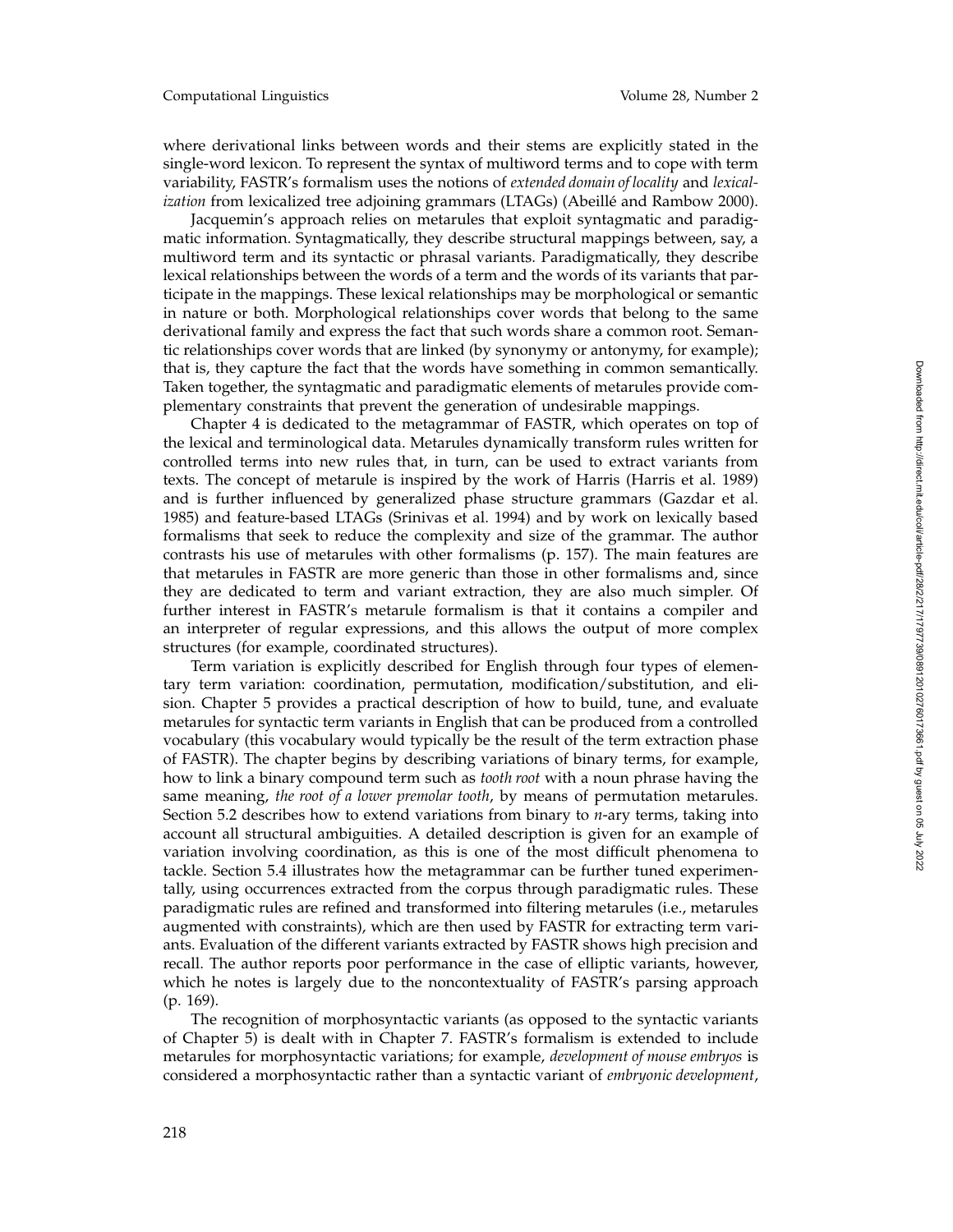because the adjective *embryonic* is transformed into the noun *embryo* in the variant (p. 273). Single words contain morphological links between words and their root lemma (for English, derived from the CELEX database); these links are also expressed in the metagrammar of morphosyntactic variation. Variants of binary terms are presented one morphological transformation at a time: adjective to noun variation, noun to verb variation, and so on. The analysis of these variants is important, as terminology work has concentrated mostly on nouns, leaving unexplored non-nominal terminological occurrences, which are equally important, as they capture relations between terms.

Semantic variation, described briefly in Chapter 8, concludes the study of types of term variation. FASTR's formalism is further extended to account for this type of variation. For example, *benign mouse skin tumors* can be recognized as a semantic variant of *benign neoplasms* provided that there is a semantic link between the words *tumors* and *neoplasms* and that the insertion of the modifier *mouse skin* is accepted (p. 299). The semantic links used for extracting semantic variants in English are the synonymy links of WordNet 1.6. Morphosyntactic term variation can be seen as a special case of semantic variation, since legitimate morphological links can be established between semantically related words.

I found it more useful to read Chapter 6 after Chapters 5, 7, and 8. It describes how FASTR can be used for "incremental term enrichment," taking into account existing terms and trying to relate newly acquired terms to the previously existing terminologies. The idea is that, by deconstructing term variants, we can detect possible term associations and acquire new terms. "The variant *uterine and carotid artery* of *uterine artery* is the opportunity for discovering the term *carotid artery*. The context of acquisition shows that both terms can be coordinated, indicating that the meanings of *artery* in the original term *uterine artery* and in the candidate term *carotid artery* are similar: a blood vessel" (p. 241). The analysis of such variants produces a set of patterns, called *pattern extractors*. Each pattern extractor is then attached to a specific metarule. Starting from any variant detected by such a metarule, the extractor outputs the corresponding candidate term. This technique of term enrichment is also very useful for producing conceptual relations that can be used for automatic thesaurus construction.

In conclusion, this book is clearly written and explores an interesting and very applicable area of computational terminology: term variation. An in-depth analysis of current techniques in terminology, a detailed bibliography, and a plethora of examples demonstrating how to write rules for and use FASTR make this book an important acquisition not only for researchers interested in computational terminology but also for the wider natural language processing community. Anyone concerned with issues of automatic indexing, automatic thesaurus construction, rapid adaptation to new domains, and robust processing of not only domain-specific terminology in the classical sense but also the phrases in which variants of terms are found will learn much from this book.

## **References**

- Abeillé, Anne and Owen Rambow, editors. 2000. *Tree Adjoining Grammars: Formalisms, Linguistic Analysis and Processing*. CSLI, Stanford, CA.
- Gazdar, Gerald, Ewan Klein, Geoffrey K. Pullum, and Ivan A. Sag. 1985. *Generalized Phrase Structure Grammar*. Harvard University Press.
- Harris, Zellig S., Michael Gottfried, Thomas Ryckman, Paul Mattick, Jr., Anne Daladier,

T. N. Harris, and S. Harris. 1989. *The Form of Information in Science: Analysis of Immunology Sublanguage* (Boston Studies in the Philosophy of Science, volume 104). Kluwer Academic.

Srinivas, B., Dania Egedi, Christine Doran, and Tilman Becker. 1994. Lexicalization and grammar development. In Harald Trost, editor, *Proceedings of KONVENS '94* , Vienna, pages 310–319.